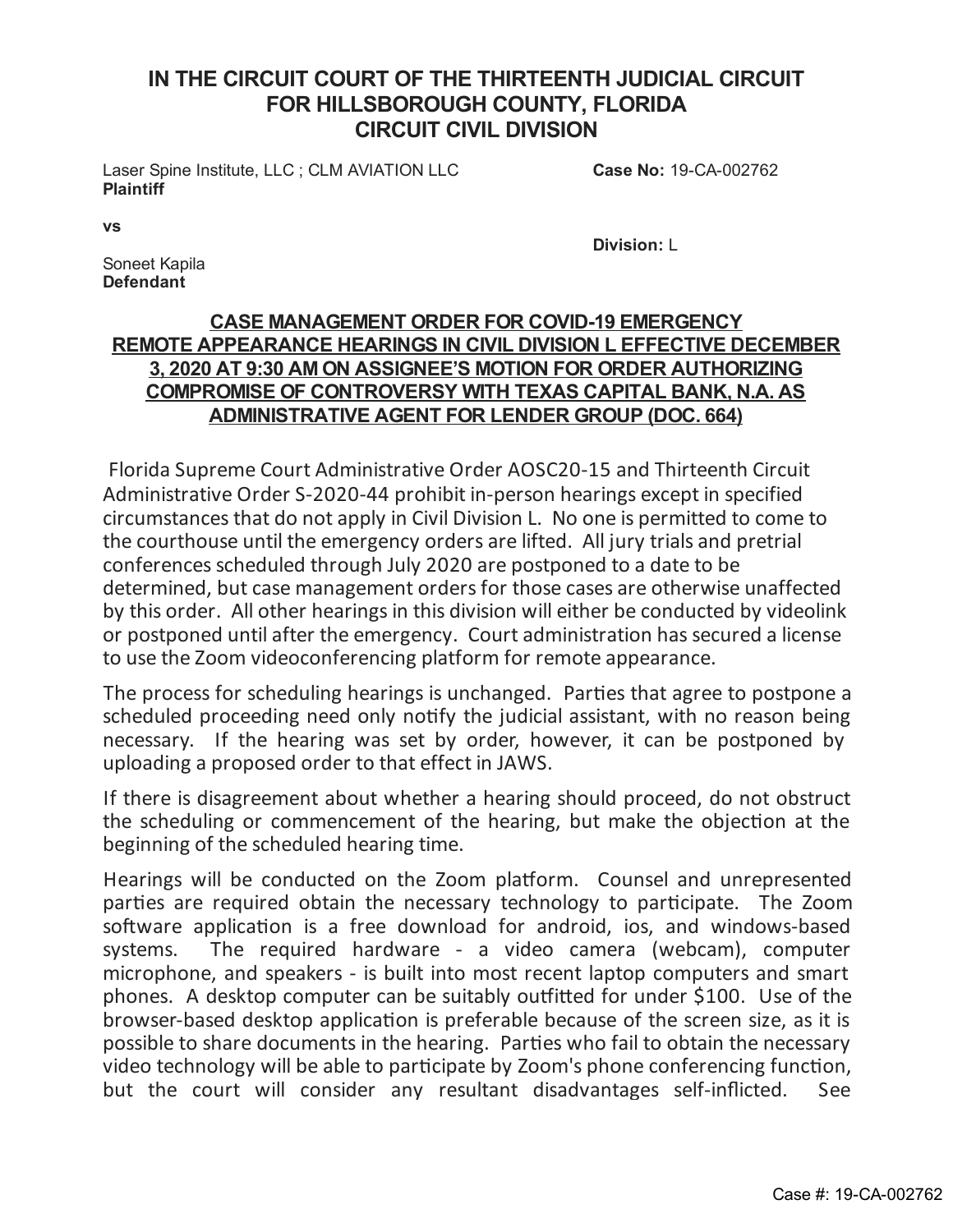but the court will consider any resultant disadvantages self-inflicted. See [https://support.zoom.us](https://support.zoom.us/) for instructions on setting up the computer.

The court will not require passwords for each hearing unless disruption becomes a problem. When the allotted time arrives, **set your application to mute, please input the case number of the case for which you are appearing along with your name so the Court is able to identify participants in each scheduled case** and access the link at <https://zoom.us/j/4393837898> with Meeting ID 439 383 7898. **Make sure to turn video ON**. You willappear in the row of participants, and the system operator will unmute you when it is time to hear from you. Some Zoom meetings may be recorded by the judicial staff, but when a recording exists it is equivalent to the judge's notesand is not part of the official record. Court reporters must be retained by the parties for all hearings of substance.

Zoom has the capacity to share documents as well as observe persons speaking, but the usual practice for providing copies of documents via JAWS in advance of hearings should still be followed. For evidentiary hearings, become familiar with the most recent emergency Administrative Orders of the Supreme Court of Florida governing swearing of witnesses in addition to the usual rules that apply. Documentary evidence can, of course, only be taken in electronic form for the duration of the emergency.

This process is being formulated at a time of great uncertainty, and counsel and parties, as well as the court, need to be flexible in adapting to a new way of practicing our profession.

Done and Ordered in Hillsborough County, Florida this 1st day of December, 2020.

ELECTRONICALLY CONFORMED 12/1/2020

Steven Scott Stephens, Judge

Copies Furnished To:

Attorney: JORDI GUSO BERGER SINGERMAN LLP 1450 BRICKELL AVE STE 1900 MIAMI, FL 33131

Attorney: KENNETH WAYNE WATERWAY BERGER SINGERMAN LLP 350 EAST LAS OLAS BLVD. SUITE 1000 FORT LAUDERDALE, FL 33301

Attorney: JESSICA CRANE

## **Plaintiff Defendant**

Soneet Kapila 1000 S. Federal Highway, #200 Fort Lauderdale, FL 33316

Attorney: ROBERT LORING ROCKE ROCKE, MCLEAN & SBAR, P.A. 2309 S MACDILL AVE TAMPA, FL 33629

Attorney: GREGORY MATTHEW GARNO GENOVESE JOBLOVE & BATTISTA, P.A. 100 SE 2ND ST FL 44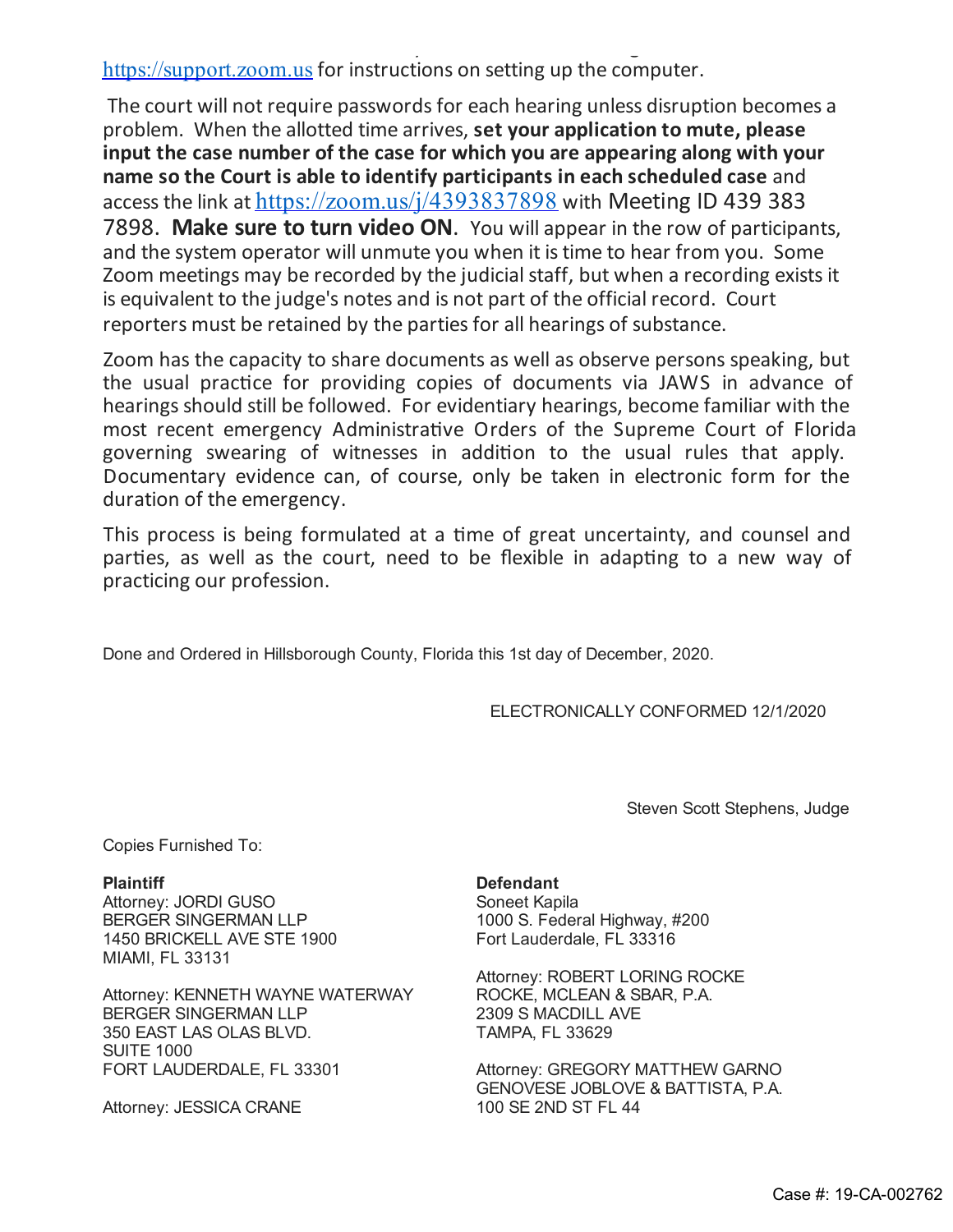CRANE LAW, P.A. 13555 AUTOMOBILE BLVD STE 550 CLEARWATER, FL 33762

Laser Spine Institute, LLC 5332 Avion Park Dr. Tampa, FL 33607

CLM AVIATION LLC

LSI HOLDCO LLC

LSI MANAGEMENT COMPANY LLC

LASER SPINE SURGERY CENTER OF ARIZONA LLC

LASER SPINE SURGERY CENTER OF CINCINNATI LLC

LASER SPINE SURGERY CENTER OF CLEVELAND LLC

LASER SPINE SURGICAL CENTER LLC

LASER SPINE SURGERY CENTER OF PENNSYLVANIA LLC

LASER SPINE SURGERY CENTER OF ST LOUIS LLC

LASER SPINE SURGERY CENTER OF WARWICK LLC

MEDICAL CARE MANAGEMENT SERVICES LLC

SPINE DME SOLUTIONS LLC

TOTAL SPINE CARE LLC

LASER SPINE SURGERY CENTER OF OKLAHOMA LLC

LASER SPINE INSTITUTE CONSULTING LLC

Duane Eric Higdon c/o Florin Gray Bouzas Owens, LLC 16524 Pointe Village Drive, Suite 100 Lutz, FL 33558

Attorney: SAMUEL JASON CAPUANO BERGER SINGERMAN LLP 1450 BRICKELL AVE STE 1900 MIAMI, FL 33131-3453

Attorney: HERBERT ROY DONICA DONICA LAW FIRM, P.A.